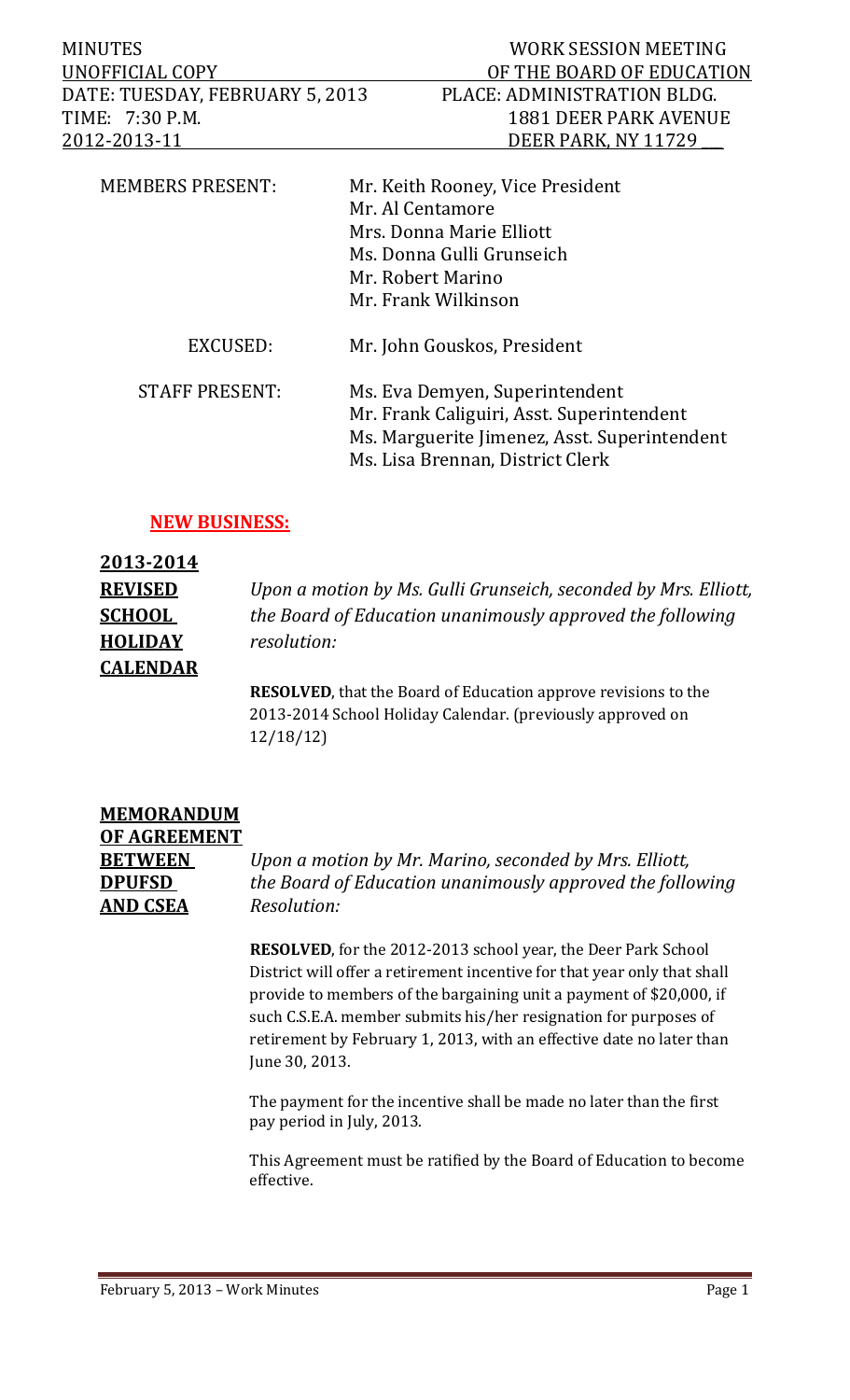# **MEMORANDUM OF AGREEMENT AND DPTA** *Resolution:*

**BETWEEN** *Upon a motion by Ms. Gulli Grunseich, seconded by Mrs. Elliott,* **DPUFSD**  *the Board of Education unanimously approved the following*

> **RESOLVED**, for the 2012-2013 school year, the Deer Park School District will offer a retirement incentive for that year only that shall provide to members of the bargaining unit a payment of \$35,000, if such teacher submits his/her resignation for purposes of retirement by February 1, 2013, with an effective date no later than June 30, 2013. These payments shall be treated as a non-elective employer contribution as per Appendix 5 of the CBA agreement dated July 1, 2008 - June 30, 2014 with the Deer Park Teachers' Association.

The payment for the incentive shall be made no later than the first pay period in July, 2013.

This Agreement must be ratified by the Board of Education to become effective. 

### **MEMORANDUM**

### **OF AGREEMENT**

**AND THE** *Resolution:* **TEACHING ASSISTANTS/AIDES ASSOCIATION**

**BETWEEN** *Upon a motion by Ms. Gulli Grunseich, seconded by Mrs. Elliott,*  **DPUFSD** *the Board of Education unanimously approved the following*

> **RESOLVED**, for the 2012-2013 school year, the Deer Park School District will offer a retirement incentive for Teaching Assistants that year only that shall provide to members of the bargaining unit a payment of \$10,000, if such Teaching Assistant submits his/her resignation for purposes of retirement by February 8, 2013, with an effective date no later than June 30, 2013.

The payment for the incentive shall be made no later than the first pay period in July, 2013.

This Agreement must be ratified by the Board of Education to become effective. 

| <b>SECOND</b><br><b>READING</b><br>AND | Upon a motion by Mr. Centamore, seconded by Mr. Marino,<br>the Board of Education unanimously approved the following                                                                                        |
|----------------------------------------|-------------------------------------------------------------------------------------------------------------------------------------------------------------------------------------------------------------|
| <b>APPROVAL-</b>                       | Resolution:                                                                                                                                                                                                 |
| <b>POLICIES</b>                        |                                                                                                                                                                                                             |
|                                        | <b>RESOLVED, that the Board of Education approve the following</b><br>policies as accepted and adopted by the Board of Education and<br>placed in the Board of Education Policy Manual:                     |
|                                        | #0000 – Educational Philosophy<br>#2310 – Regular Meetings<br>#2340 – Notice of Meetings<br>#4000 – Student Learning Standards & Instructional Guidelines<br>#5695 - Students & Personal Electronic Devices |
|                                        | #9645 – Disclosure of Wrongful Conduct                                                                                                                                                                      |